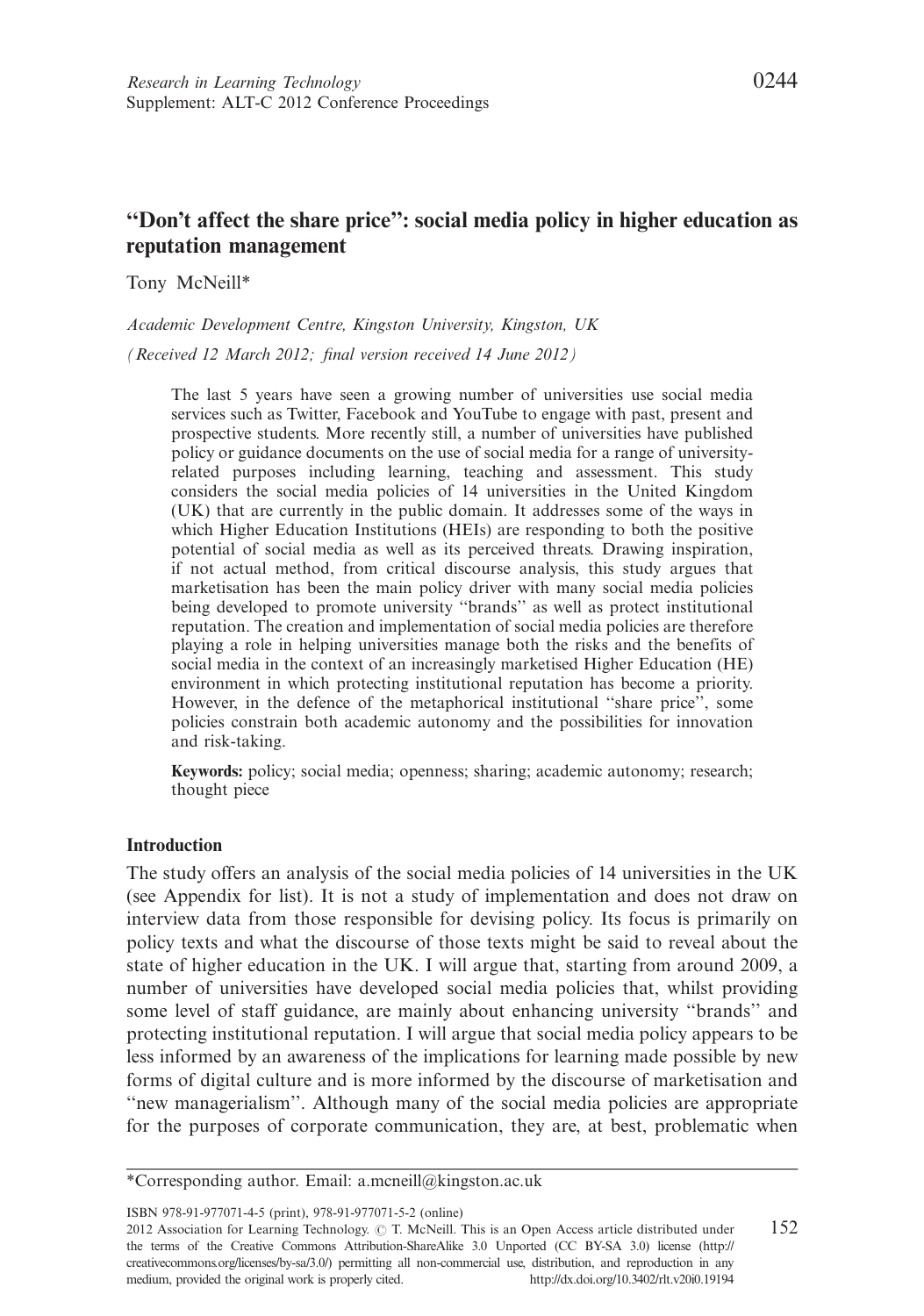applied to the messier business of learning, teaching and assessment. At worst, some of the social media policies analysed place serious constraints on academic autonomy and the possibilities for innovation, openness and sharing.

### Researcher positionality

I am currently Principal Lecturer in Learning Technology at a medium-sized post-'92 university in the south of England. I am based, not in a faculty, but in a central department dedicated to academic staff development and to the making and implementation of the University's Learning, Teaching and Assessment Strategy. Although, I have not been directly involved in developing institutional social media policy, I am in regular contact with colleagues – notably those from both Information Services and Marketing – who are. As such, I might be said to enjoy something of the epistemological privilege of being an ''insider'' researcher and am therefore able to gain insights which, as Lankshear and Knobel (2006) remind us, ''are sights from the *inside*" (pp. 247–248).

I should also add that I am, for primarily professional purposes, a regular user of social media. However, when I use social media am I representing myself or my institution? My initial answer is, of course, myself. However, is it really possible to blog or to tweet, for example, in a wholly individual capacity that does not invoke in any way one's institutional affiliation? When I post an uncomplimentary tweet about current HE policy (see Figure 1), I do so as an individual academic expressing a personal opinion to those who follow me.

However, might my tweet be perceived to be representing an institutional or possibly departmental viewpoint? In using social media to articulate a position hostile to a government policy that I may later have to help implement, am I not undermining the work of my department or institution? It is an ambiguous area that, as I will argue, clearly defined social media policies seek to address.

My research for this study proceeds from the hunch that the making of social media policy in higher education is a response to the perceived threat of reputational damage to institutions caused by unregulated and unsupervised social media use by both staff and students. Although, I will also argue that advising staff of Intellectual Property Rights (IPR), copyright, liability, data protection issues and general good practice are an important part of social media policy, for many institutions the main - but often hidden - purpose is to protect universities' reputation in the context of a competitive HE market in which ''brand value'' is key. Derek Morrison, associate head of e-learning at the Higher Education Academy, in an exchange quoted in the *Times Higher Education Supplement*, offers the following advice to



Figure 1. Tweet articulating personal opinion.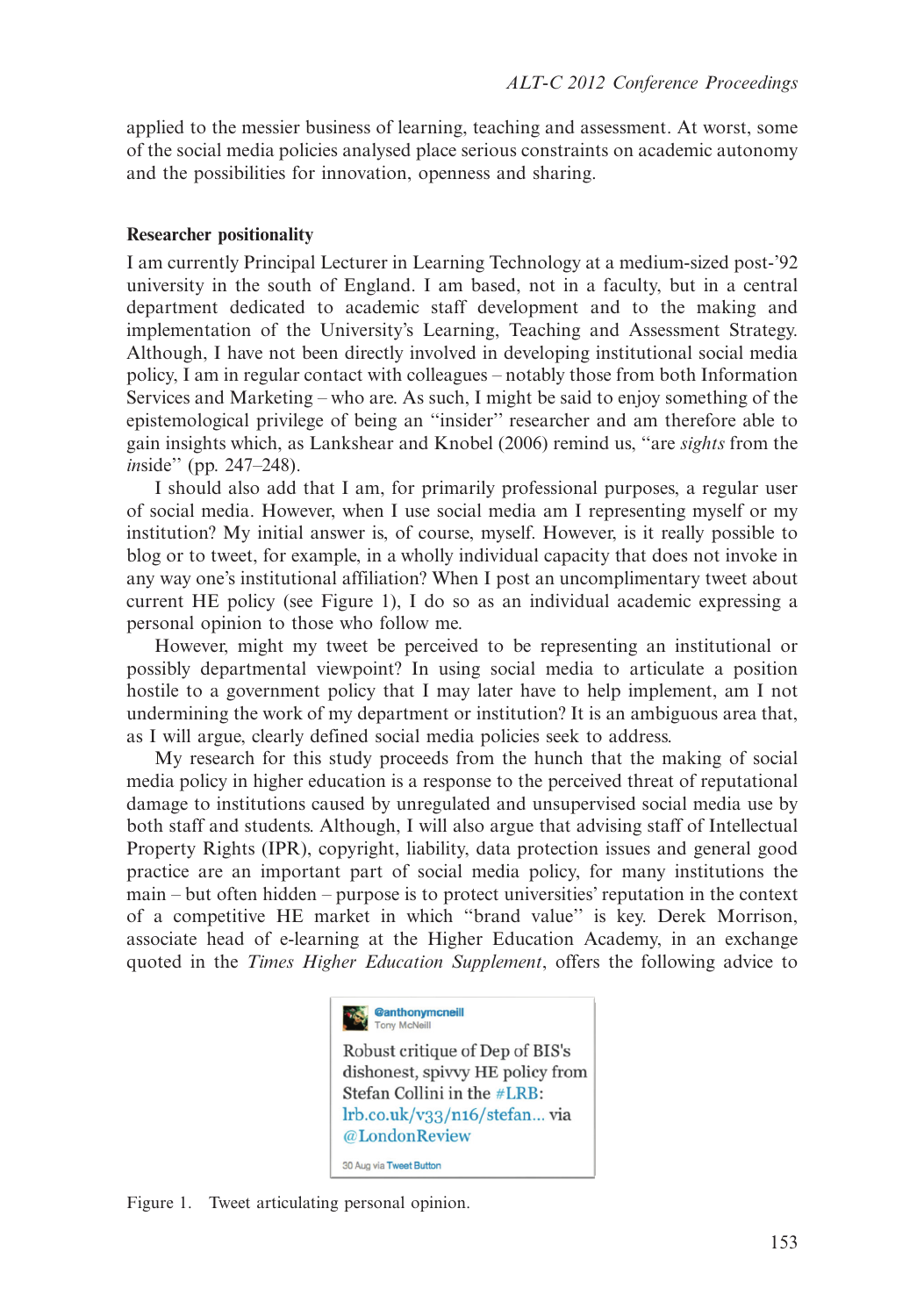### T. McNeill

academics considering using social media: ''[t]he simple rule for everyone should be 'don't affect the share price', no matter what technology you are using'' (Corbyn 2008). As I will argue in more detail later, it is the metaphorical ''share price'' or reputation that enables universities to recruit students and, in the context of differential tuition fees, to charge the maximum possible. This is why the reputation or ''brand'' needs to be carefully managed.

#### What is social media and why does it matter to HE?

Social media is the term used to designate online services characterised by a high degree of collaboration, interaction and content sharing. Social media tends now to be the term used in preference to Web 2.0 and encompasses such varied technologies as blogs, wikis, social networking sites such as Facebook, as well as media sharing services such as YouTube and Flickr.

Social media has lowered the threshold technological barriers to creating online spaces, facilitating conversation and sharing information. However, this greater ease brings with it potential threats. Might online spaces and digital communication tools allow academic staff to articulate statements or publish media at variance with institutional policy or in some way detrimental to institutional reputation? There have certainly been high-profile cases (Ringmar 2007) in recent years. Of equal concern is the possibility that social media sites might become spaces in which staff and students – past, present and potential – post defamatory or inflammatory comments that are harmful to a university's reputation?

Although social media offer many great opportunities to connect and engage with a range of users, it is also regarded by many with a degree of caution. This is because blogs or Facebook pages, for example, tend not to be hosted on institutional systems such as the university intranet, the institutional Virtual Learning Environment (VLE) or official web sites. Social media therefore fall outside of the institutional policies and management control mechanisms. Staff use of social media might be perceived to be circumventing university controls in ways that may present themselves, their students and their institution with unacceptable levels of risk. The need to manage the risks attendant upon such uncontrolled and decentralised uses of social media services informs, to a degree, the making of social media policy in higher education. Although other policies relating to the use of internet-based technologies exist around university computing and telecommunications facilities, data protection, intellectual property rights and staff and student disciplinary policies to name just a few examples - some institutions have responded to both the new challenges and the new threats by developing explicit social media policies for staff and, in some the cases, for students as well.

### Marketisation as the key policy driver

Shattock (2006) has argued that from the late 1970s onwards, higher education policy has been driven exclusively from the ''outside inwards'' with internally generated policy-making being increasingly sidelined as the state takes over the lion's share of its development. He argues that ''the state has taken over policy making because the insider organs that once generated policies have been weakened or no longer exist'' (p. 138). The context of higher education policy-making in the UK then is very much driven by the priorities of government; its drivers are external rather than internal.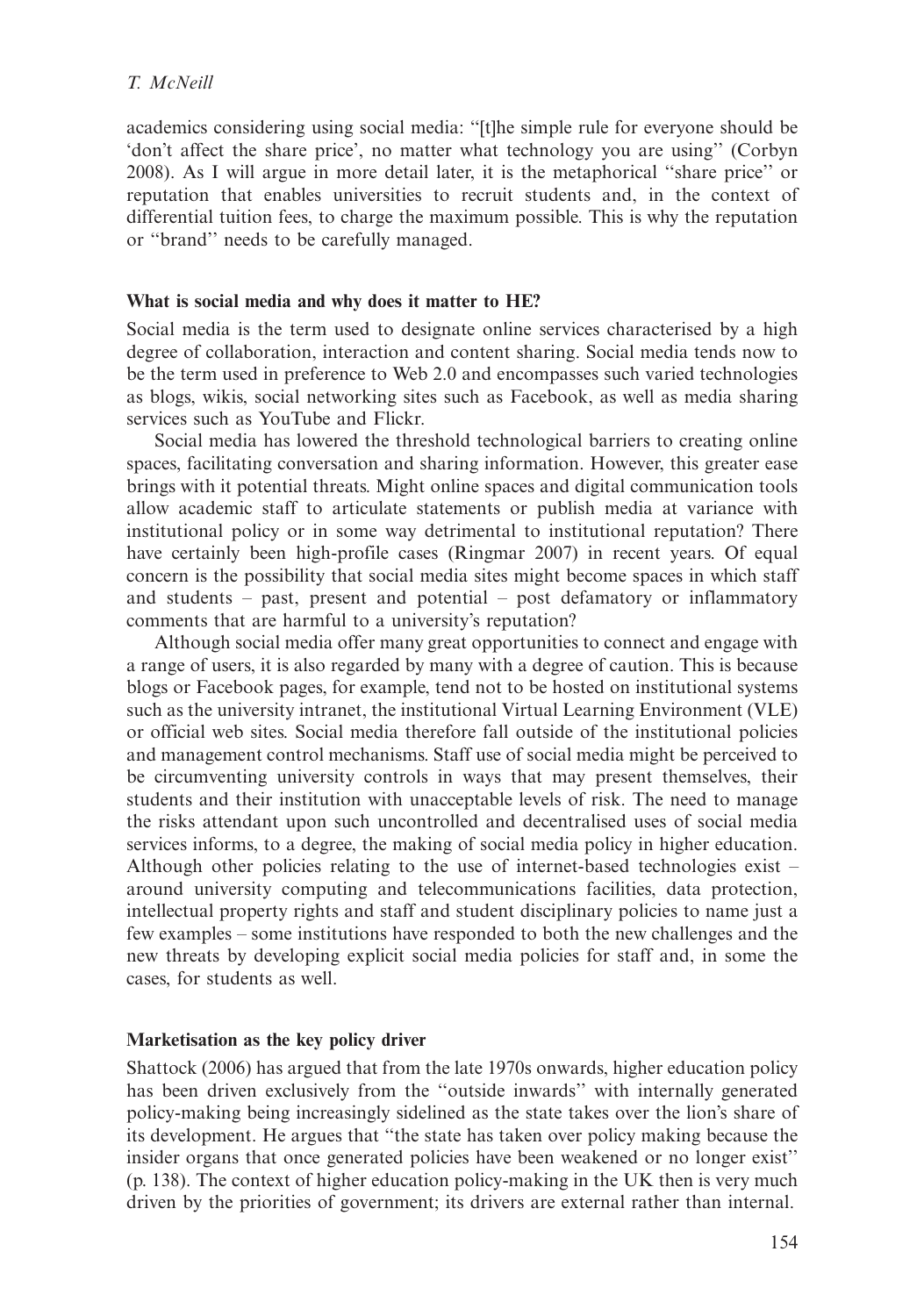The main driver behind the development of a range of policies in UK HEIs has been successive governments' commitment to restructure higher education provision along market principles (Brown 2011; Levidow 2002; Lynch 2006). The principal national HE policy driver informing policy - including ''micro'' policies such as an institution's social media policy - is, therefore, the marketisation of higher education.

I am using the term ''marketisation'' to designate the movement towards the commodification of academic education, a movement that seek to refashion the relationship between academics and students along the lines of a service provider and a consumer. Marketisation is, as Furedi (2011) points out, ''as much a political/ ideological process as an economic phenomenon'' (p. 2) in so far as it is symptomatic of the neo-liberal weakening of the state and the concomitant stress on the value of higher education to the individual as consumer who expects a ''return'' on his/her time and financial. The knowledge developed or acquired at university is now less a public good and more a commodity to be capitalised on or traded in on the employment market.

The marketisation of HE has highlighted the need for universities to stand out from their competitors by offering a distinctive ''brand proposition'' (Chapleo 2005, 2006; Nguyen and LeBlanc 2001). Brown (2011) argues that ''the growth of marketing functions is inevitable and essential'' (p. 36) and that, over the last decade or so marketing and communications departments have seen their influence grow. In this context it is clear why the use of social media too might need to be professionally managed in order to protect and enhance institutional reputation.

#### Literature review

To date, there has been no research conducted on the production and implementation of social media policy in higher education either nationally or internationally. The blogosphere is full of posts – mainly from the USA – on how to create social media policy but there has so far been no analysis of what is admittedly an emergent genre of policy text. However, since the early 1990s some academics have began to study the both the marketisation of higher education as well as the degree to which the discourse of marketisation had begun to inflect the language used in university texts. For example, Fairclough (1993) has analysed the ''colonisation of discourse by promotion'' (p. 142) in university job advertisements; Pearce (2004) the marketisation of discourse about education in general election manifestos; Askehave (2007) the language of international prospectuses and Quinn (2012) staff resistance to the discourse of academic staff development. It is within the intellectual context of the critique of the discourse of marketisation that I locate this study.

#### Methods and methodology

This study of social media policy documents broadly adopts the analytical approach of critical discourse analysis (CDA). CDA views the use of language as a form of social practice. All forms of social practice are tied to specific historical contexts and are the means by which existing social relations are reproduced or contested. CDA seeks to make visible the ways in which institutions and their discourse shape our identities. As Fairclough (1992) has written, "'critical' implies showing connections and causes that are hidden'' (p. 9). CDA therefore attends to the ways in which language serves different interests. When ''doing'' CDA one might, for example,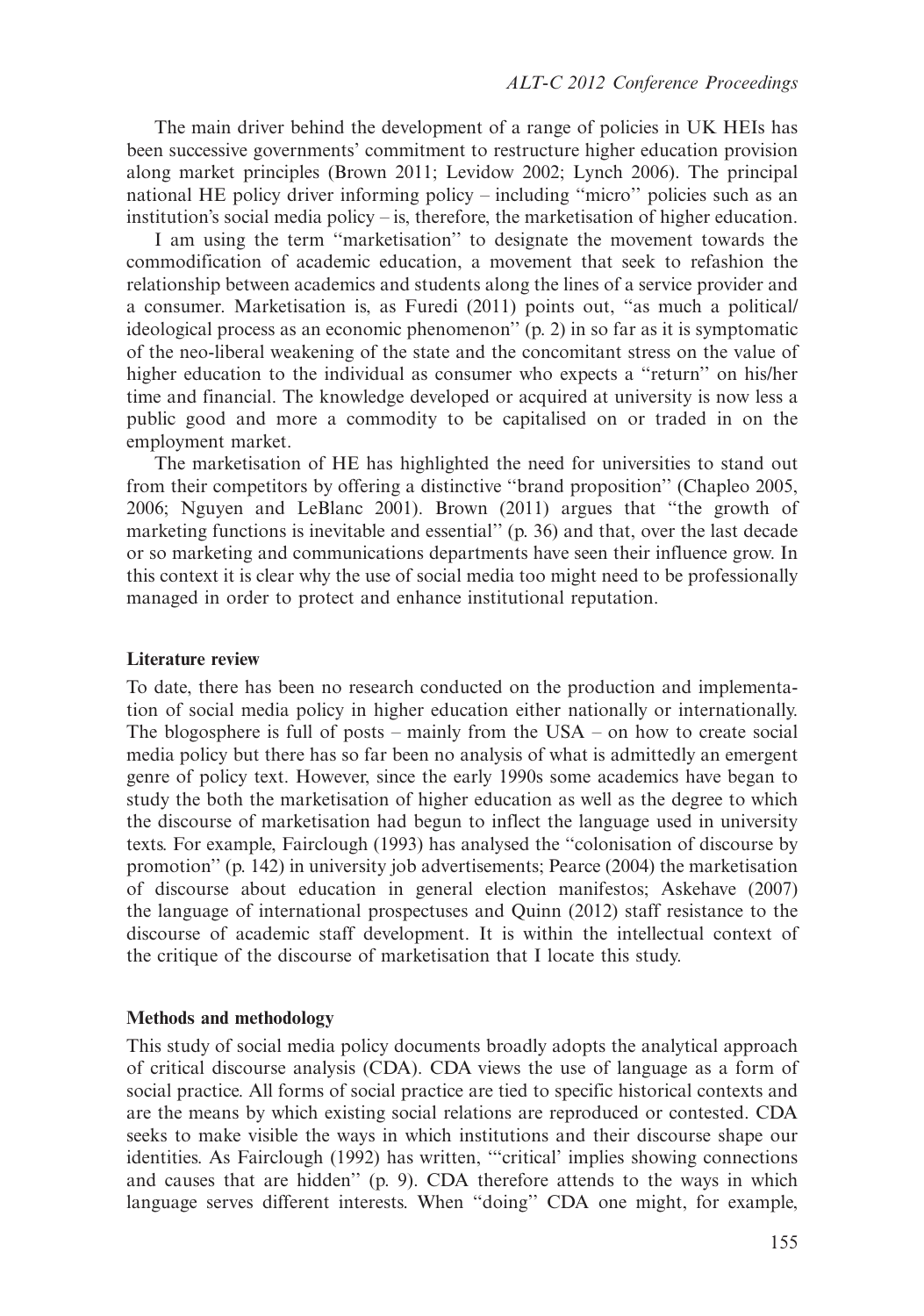## T. McNeill

interrogate whose interests are being served by a particular text. My starting hunch that policy was a response to senior management's anxiety about unregulated social media use that sought to manage or control academic freedoms - drew me towards this type of analytical approach.

### Sampling method

My sample corpus is derived from the 14 social media policies available online that I was able to locate between early October 2011 and late May 2012. My search involved typing in a number of search strings - e.g. ''social media policy HE'', ''Web 2.0 policy HE'', ''social networking policy HE'' - into the Google search engine and following up the relevant search results. I also used my main Twitter account to tweet a request for information on and links to social media policy documents from UKbased HEIs. I found 13 of the 14 policies as a result of using a search engine and just one additional new policy (in addition to two duplicates) as a result of the tweeted request.

By chance rather than by design, my convenience sampling has the appearance of purposive, non-probability sampling (Ritchie and Lewis 2003, pp. 77-108) in so far as the 14 institutions with publicly accessible policy documents represent a broad cross-section of the different types of university in the UK: those chartered in the nineteenth century (e.g. University of Durham) through to ''red brick'' (e.g. University of Bristol), plate glass (e.g. University of Essex) and ''new'' or ''post-'92'' universities (e.g. University of Central Lancashire). I was not able to locate any social media policy documents from an ''ancient'' university such as the University of Oxford or the University of Edinburgh so the sample cannot be said to be wholly representative of the HE sector in the UK. Although it may be the case that these institutions have social media policies that are accessible only to staff, it would be interesting to conduct further research into the apparent absence of social media policies from ''ancient'' universities - in the main elite institutions - with a view to exploring the degree to which they feel they do not require the sort of ''brand management'' other universities do.

Having selected a corpus of texts, I was interested in discovering which department had responsibility for producing the policy, what the stated purposes of the policy were, whose interests were being protected and the degree to which policy had been ''colonised'', as it were, by the discourse of marketisation.

## The location of policy-making

A key question I wished to consider when analysing policy was the location of that policy-making. Which department or unit has primary responsibility for creating policy? With the exception of four universities, most policies were accessed from either the human resources pages or the marketing pages of the universities' web sites (Figure 2).

The location of policy is a clear indicator of which department has the strongest strategic interest in developing social media policy. What is obvious from the admittedly small sample is that the marketing and communications teams currently have the largest stake in developing social media policy. This is because these teams are more actively engaged in protecting or enhancing institutional reputation. Moreover, marketing and communications services appear to have a better grasp of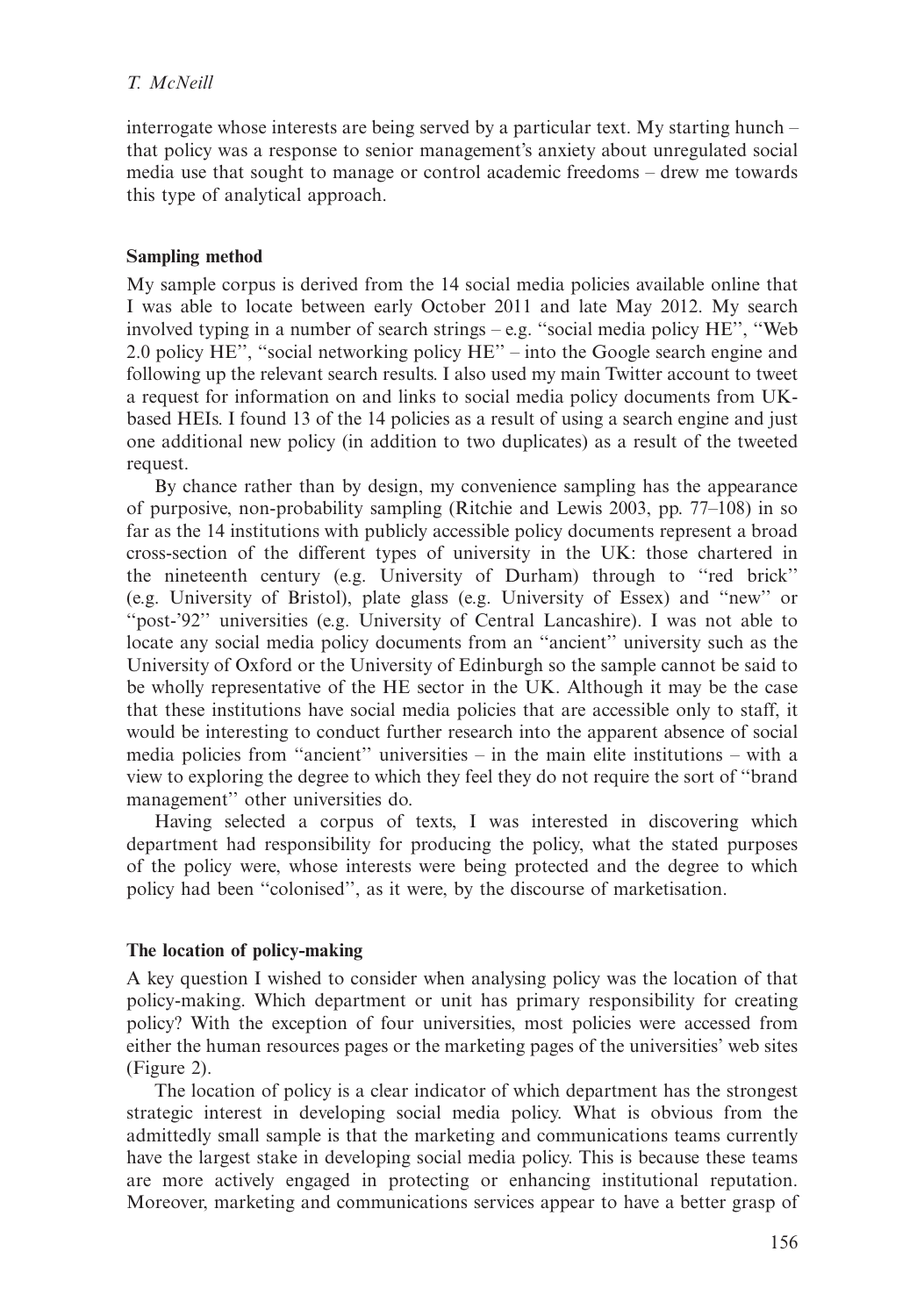| Marketing (7/14)                 | HR (3/14)                        | Other (4/14)                    |
|----------------------------------|----------------------------------|---------------------------------|
| Aberystwyth University           | University of Central Lancashire | <b>Heriot Watt University</b>   |
| University College London        | Durham University                | University of Essex             |
| University of Glamorgan          | University of Surrey             | Open University                 |
| University of Huddersfield       |                                  | <b>Robert Gordon University</b> |
| University of Leicester          |                                  |                                 |
| Liverpool John Moores University |                                  |                                 |
| <b>Oxford Brookes University</b> |                                  |                                 |

Figure 2. The location of social media policy.

how to use social media as it is now plays an important role in how private-sector companies develop their brand.

Where policy was produced by marketing and communications departments, the influence of marketing discourse was, predictably, most prevalent. For example, the University of Leicester's social media policy states that:

Social media presents an opportunity but also a challenge for brand and reputation management. [emphasis mine]

Moreover, a sidebar to the left of the policy text links to a page on the ''University's Brand Proposition'' which explains to readers the ''need for an underpinning market proposition'' to differentiate the University of Leicester from other institutions in a competitive marketplace. The Open University's social media position paper develops this idea by arguing that brand identity is constructed, at least in part, by public ''conversations'' on social media services:

An organisation's brand is moving from being what it says it is on its website or in its adverts and brochures to being what its customers (or those who have experienced the company) say it is and tell other people it is. Frequently the arena for these conversations comprises the social media tools and technologies identified above.

Many of the policies adopt the explicit language of the market by describing students as ''customers'' and the institution as a ''service provider''. The social media guidance from Liverpool John Moore's University (LJMU) provides one example of this:

It is important to be mindful that we may attract negative as well as positive comments. Correct handling of such comments can serve to promote LJMU as a responsive, helpful organisation that aims for high levels of customer service. [emphasis mine]

We can discern then, in these policy documents, use of a discursive repertoire drawn from marketing and the underpinning concepts of the university as both brand as well as service provider.

Equally interesting are the three institutions whose human resources departments were responsible for policy-making. Unlike marketing departments, it is less clear to me what claim to expertise HR departments might have in the area of social media. However, HR departments are generally the originating source for disciplinary policies and, as such, tend to contextualise social media use in terms of potential misconduct. There's a stress in the policies emanating from HR departments, therefore, on compliance and on managerial structures.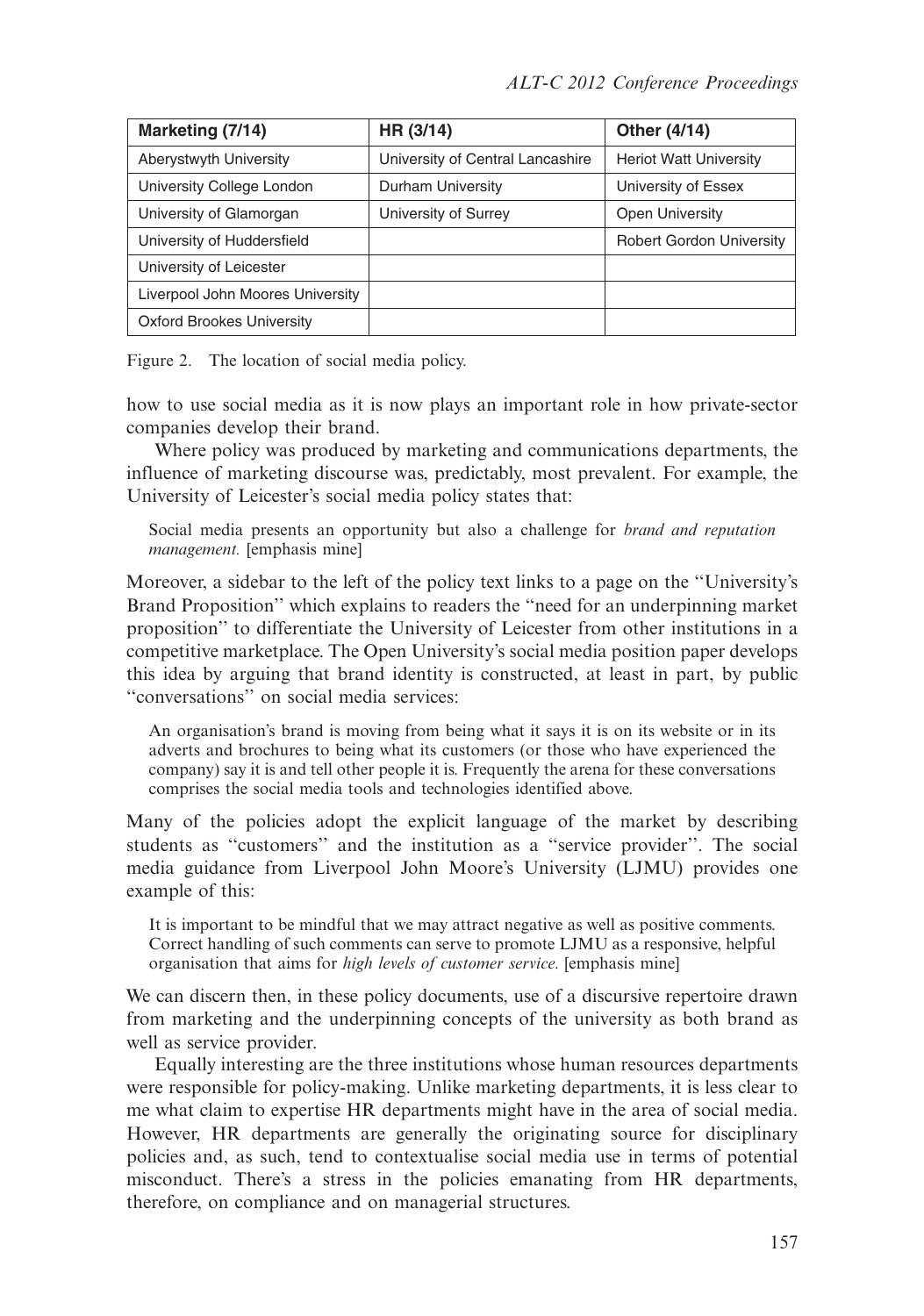| content disciplinary employees employment manager networking |  |  |  |  |       |  |  |
|--------------------------------------------------------------|--|--|--|--|-------|--|--|
| personal policy services site sites social                   |  |  |  |  | staff |  |  |
| <b>university</b> working                                    |  |  |  |  |       |  |  |

Figure 3. University of Surrey social media policy word cloud.

For example, the University of Surrey's social media policy is a two-page PDF document that adopts a defensive stance and stresses reputational risks. This policy is clearly about defining acceptable and unacceptable behaviour and offers - in contrast to most of the other policies - little advice to staff on what might constitute good practice:

... serious misuse of Social Networking sites that has a negative impact on the University may be regarded as a disciplinary offence. An individual is free to talk about the University. However instances where the University is brought into disrepute may constitute misconduct or gross misconduct and disciplinary action will be applied.

Using an online concordancing tool ([http://www.spaceless.com/concordancer.php\)](http://www.spaceless.com/concordancer.php) and setting it to remove the 1000 most common words and to display only words which appear on four or more occasions produced the following word cloud – a frequency-weighted list or textual histogram - of the University of Surrey's social media policy (Figure 3).

The dominant word is ''university'', suggestive of a document whose purpose is to protect institutional interests above all else. Moreover, other frequently used terms invoke institutional hierarchies – "employees" and "manager" – and also contractual obligations (''employment'' and ''disciplinary''). This is a document redolent of the discourse of the ''new manageralism'' (Deem 1998; Deem and Brehony 2005): there is a stress on compliance with policy, following the necessary procedures and seeking permission from those with appropriate managerial authority.

### Social media policy as reputation management

In nine policy documents, explicit reference was made to the importance of institutional reputation at or near the very beginning of the text:

This guidance is designed to bring your attention to the measures within the University of Central Lancashire (UCLan) which are designed to protect you from abuse by a colleague via a social networking site and to protect the reputation [emphasis mine] of your employer.

The purpose of this guidance is to protect the *reputation* [emphasis mine] of employees of Durham University and the University as a whole from abuse via staff usage of social networking and personal internet sites.

Other policies avoid direct use of the term ''reputation'', preferring instead alternatives (e.g. ''interests'') or near synonyms (e.g. ''integrity'') as in the example below:

The purpose of the social media policy is to promote the interests [emphasis mine] of the University of Glamorgan within the realms of social media whilst protecting the *integrity* [emphasis mine] of the University and maintaining a consistently high standard of communication with internal and external users.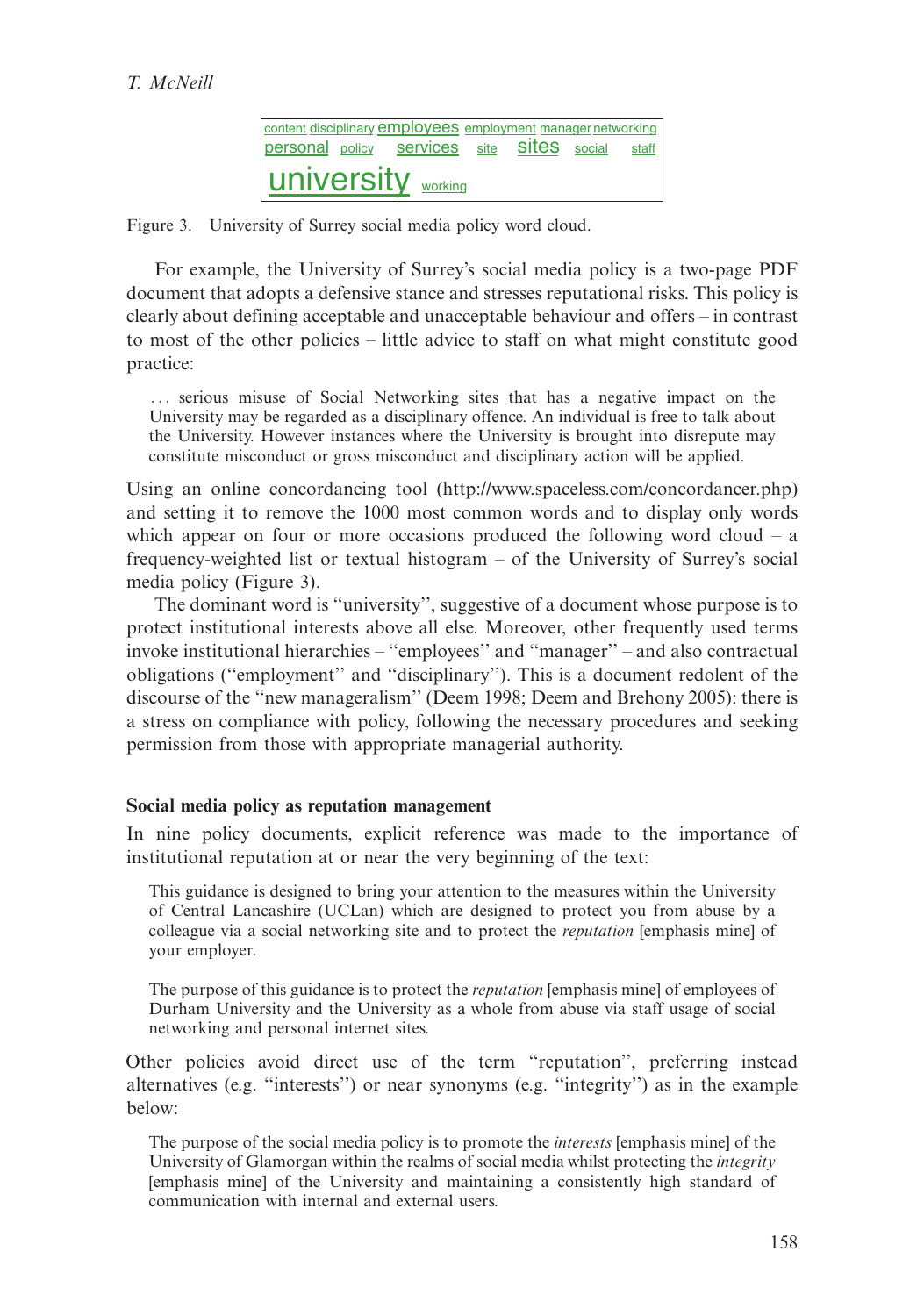The idea of institutional reputation is something invoked by the perceived threat of social media being used in ways which bring the university into ''disrepute'' as in the following example from the University of Huddersfield:

Anybody is free to talk about the University on social media sites. However, please be aware that disparaging or untrue remarks which may bring the University, its staff or students into disrepute [emphasis mine] may constitute misconduct and disciplinary action may be applied.

Three policies - from Oxford Brookes University, University College London and the University of Essex – do not refer to reputation as such although the concept is implicit in the verbs used. For example, the Oxford Brookes University social media policy begins:

The university is keen to encourage its staff to actively engage in the use of social networking to promote [emphasis mine] and communicate on behalf of Oxford Brookes.

The verb ''promote'' invokes the marketing possibilities of social media use and therefore may be interpreted as strengthening or enhancing the Oxford Brookes ''brand''. In the ''general usage policy'' section there is explicit reference to the ''[u]se of the Oxford Brookes Brand'' and to staff requirement to ''comply with the corporate branding guidelines''. There is very clear evidence in this policy, therefore, of marketing discourse.

The University of Essex's social media policy uses another verb in its opening paragraph:

The purpose of these social media guidelines is as follows:

- . to encourage good practice
- to *protect* [emphasis mine] the University, its staff and students
- . to clarify where and how existing policies and guidelines apply to social media
- . to promote effective and innovative use of social media as part of the University's activities

The University of Essex's social media policy is much less inflected by marketing discourse than that of Oxford Brookes. However, what is less clear are the threats from which the university needs protecting. The reader is left to infer meaning and my interpretation is that the threats are both legal but also reputational. Damage to reputation then, is the tacit threat from which the University requires protection.

### Policy levers

The term ''policy lever'' refers to the potential actions an organisation might take to influence behaviour. In the cases of some, although certainly not all of the social media policies, the lever is potential disciplinary action in cases of infringement or breach of policy (e.g. University of Glamorgan, Heriot-Watt University, University of Huddersfield, University of Surrey). Two examples will suffice to give a sense of the register used and sanctions invoked:

Staff whose use of Web 2.0 services, whether for work or private use, exposes the University to risk of legal liability, operational, financial or reputational loss may be subject to disciplinary sanctions. (Heriot-Watt University)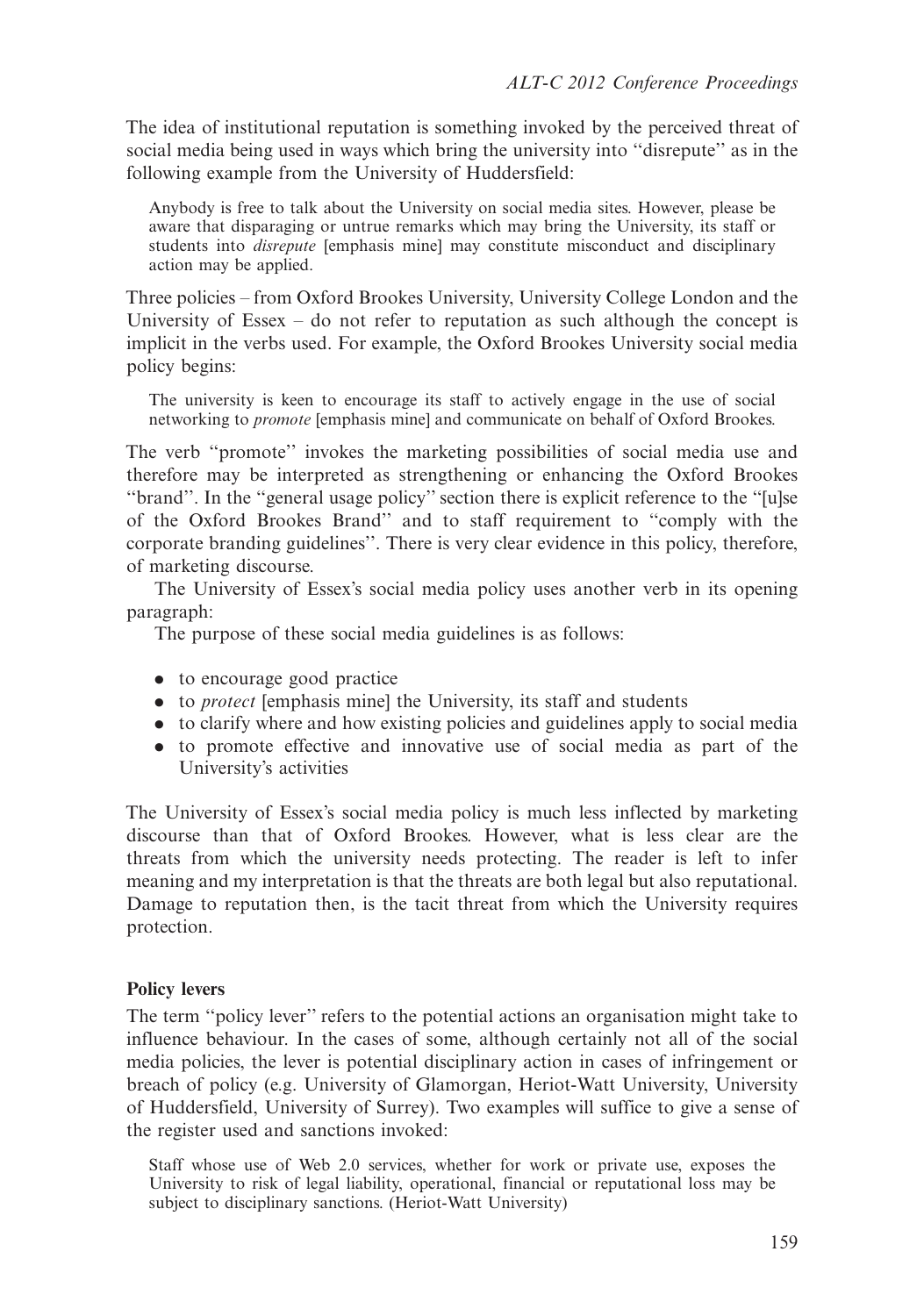### T. McNeill

Unless there are specific concerns about the nature of your job, you are free to talk about UCLan on your site. However, you must avoid bringing the University into disrepute in any way, as this may constitute gross misconduct as listed in the Disciplinary Procedure in the staff handbook. (UCLan)

Those institutional whose policies invoke formal disciplinary action, I would argue, exercise what Trow (1994) calls ''hard managerialism'' characterised by more authoritarian language and by systems of rewards and sanctions accorded to staff based on their compliance or non-compliance with policy.

Another feature of these policies is the requirement to register social media use with either one's line manager or a central department (marketing, web team or information services) as in the following example from the University of Central Lancashire:

If you already have a social networking site or intend to initiate one which indicates in any way that you work at UCLan you should inform your manager.

Such rules place social media use under strict managerial control or else under supervision of a specialist department. Aberystwyth University, for example, requires all proposals for the use of social media for learning and teaching purposes with an anticipated life-span of over four months to be submitted to the Social Media Officer and, if required, reviewed by the Social Media Group. The Open University justifies a similar requirement in its policy by claiming that engagement with different ''communities'' is ''undertaken with a common voice and does not contribute a plurality of, or conflicting, messages''.

In some universities, a more collegial tone is taken with colleagues encouraged to register their social media use with a central university department as an option rewarded by advice and regular updates as in the following example from University College, London:

Get in touch with us! Let us know what you've set up: we'll add you to the list of UCL social media users on this site, and also try to keep you up to date with central social media developments.

These policies might be seen as exemplifying what Trow (1994) terms ''soft managerialism'' insofar as they seek the agreement and consent of colleagues and are therefore more compatible with collegiality than ''hard managerialist'' approaches. Although the more collegial tone comes as something of a relief when compared to the more authoritarian discourse of other policy texts, the underlying aims are to influence the nature of staff interactions and to create a centralised list of social media use that may be monitored and could, potentially, be required to close down.

### **Conclusion**

An alternative title to this study might have been ''the presentation of universities in everyday life''. The allusion to Goffman's (1959) dramaturgical theory is deliberate: his argument that individuals are engaged in what they hope to be a flawless and convincing performance to audiences whilst keeping the messy business of contradiction firmly back stage seems relevant to the ways universities seek to present themselves in the best possible light to a diverse audience including potential applicants, alumni, on-course students and employers. Social media - for better or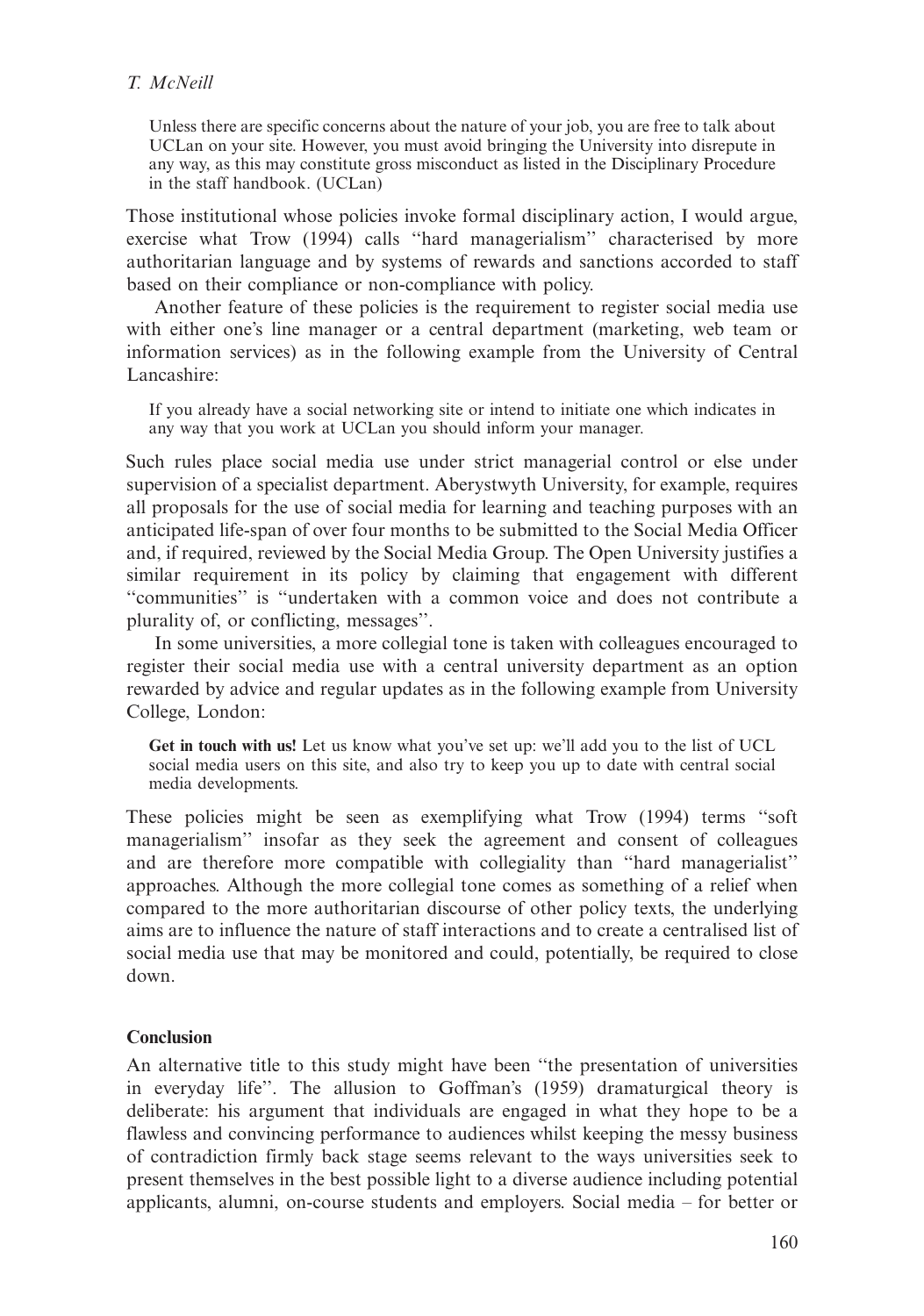worse - has the potential to trouble institutions' attempts to project a unified and controlled image of themselves to the world. Therefore, many social media policies are about seizing control of what Goffman calls ''impression management'' imposing from the top-down as it were a repertoire of preferred presentational strategies (use of corporate branding, tone, disclaimers, etc.).

I have not wanted to argue that producing social media policy is a ''bad thing'' per se. Indeed, I have learnt much from reading the documents, some of which have been full of constructive advice that I will share with interested colleagues. Also, it is unfair to present all social media policies as a homogeneous monolithic bloc; some adopt a more collegial register and offer support and advice whilst others wrest control of social media away from academic staff and wield the threat of disciplinary action. Rather, I have wanted to draw attention to the ways in which even a micropolicy is informed by a dominant policy driver such as the marketisation of higher education.

Finally – and, for me, most importantly – I have wanted to highlight the potential tensions between the academic ideals of openness and the freedom to act and to write as we see fit with social media policies that limit our academic autonomy. I have attempted to argue that policies constrain as much as they enable our possibilities for action. Is perhaps the greatest risk posed by the more restrictive of the social media policies analysed that, in the name of maintaining the metaphorical university share price, they also inhibit innovation?

#### References

- Askehave, I. (2007) 'The impact of marketization on higher education genres the international student prospectus as a case in point', Discourse Studies, vol. 9, no. 6, pp. 723-742.
- Brown, R. (2011) 'The march of the market', in The Marketization of Higher Education and the Student as Consumer, eds M. Molesworth, E. Nixon & R. Scullion, Routledge, London, pp. 11-24.
- Chapleo, C. (2005) 'Do universities have 'Successful' Brands?', International Journal of Educational Advancement, vol. 6, no. 1, pp. 54-64.
- Chapleo, C. (2006) 'Barriers to brand building in UK universities?', International Journal of Nonprofit and Voluntary Sector Marketing, vol. 12, no. 1, pp. 23-32.
- Corbyn, Z. (2008) 'By the blog: academics tread carefully', Times Higher Education Supplement, [online] Available at: [http://www.timeshighereducation.co.uk/story.asp?storycode](http://www.timeshighereducation.co.uk/story.asp?storycode=403827) [403827](http://www.timeshighereducation.co.uk/story.asp?storycode=403827)
- Deem, R. (1998) ''New managerialism' and higher education: the management of performances and cultures in universities in the United Kingdom', International Studies in Sociology of Education, vol. 8, no. 1, pp. 47-70.
- Deem, R. & Brehony, K. J. (2005) 'Management as ideology: the case of 'new managerialism' in higher education', Oxford Review of Education, vol. 31, no. 2, pp. 217-235.
- Fairclough, N. (1992) Discourse and Social Change, Polity Press, Cambridge.
- Fairclough, N. (1993) 'Critical discourse analysis and the marketization of public discourse: the universities', Discourse and Society, vol. 4, no. 2, pp. 133-168.
- Furedi, F. (2011) 'Introduction', in The Marketization of Higher Education and the Student as Consumer, eds M. Molesworth, E. Nixon & R. Scullion, Routledge, London, pp. 1-8.
- Goffman, E. (1959) The Presentation of Self in Everyday Life, Doubleday, New York.
- Lankshear, C. & Knobel, M. (2006) New Literacies: Everyday Practices and Classroom Learning, 2nd edn, Open University Press, Buckingham.
- Levidow, L. (2002) 'Marketizing higher education: neoliberal strategies and counter-strategies', in The Virtual University? Knowledge, Markets and Management, eds K. Robins & F. Webster, Oxford University Press, Oxford, pp. 227-248.